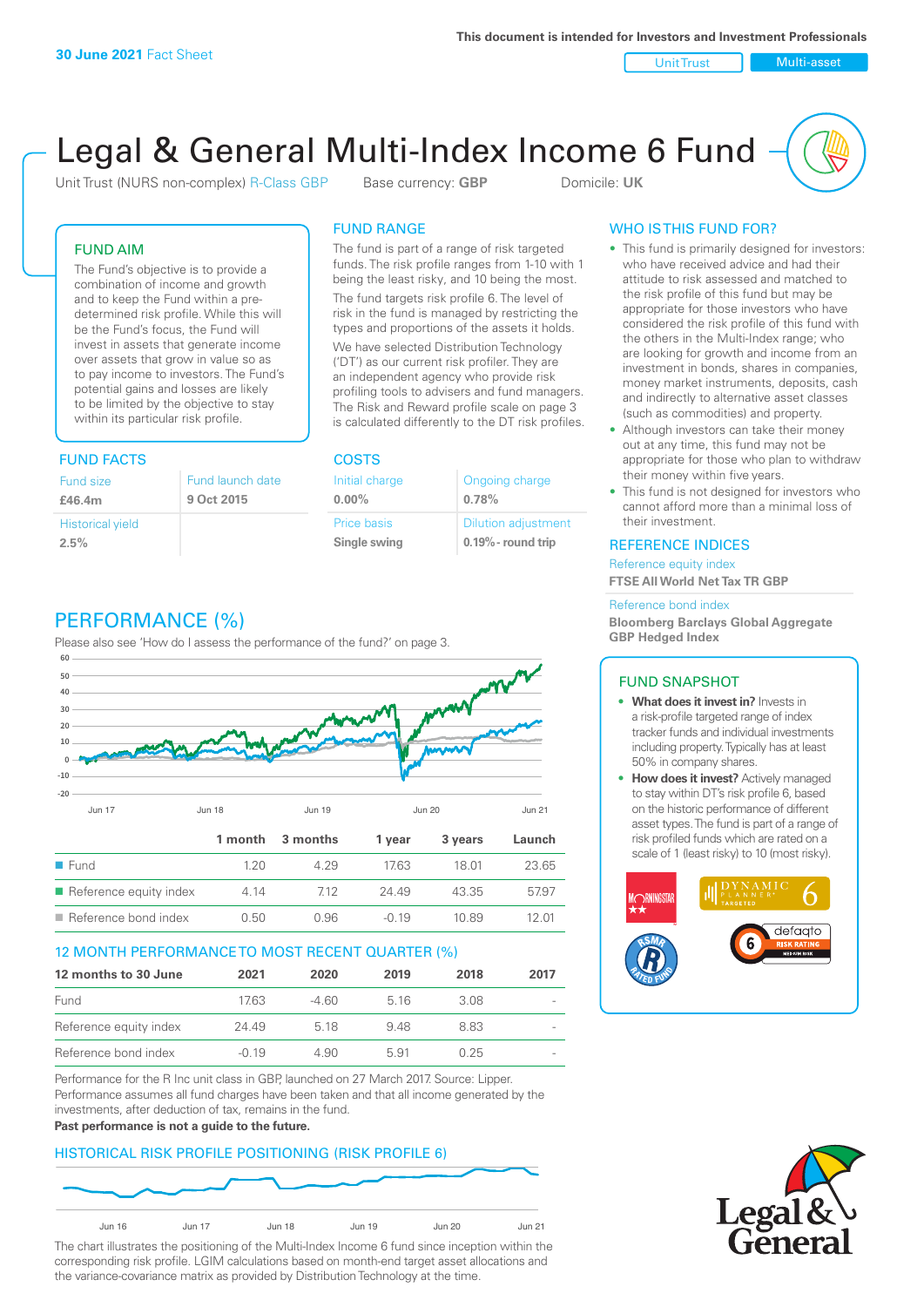## Legal & General Multi-Index Income 6 Fund

Unit Trust (NURS non-complex) R-Class GBP

## PORTFOLIO BREAKDOWN

All data source LGIM unless otherwise stated. Totals may not sum due to rounding.





### FUND MANAGERS

The fund managers have responsibility for managing the multi-index fund range. They are part of the Multi-Asset Funds (MAF) team in LGIM. This team focuses on designing and managing multi-asset funds that are tailored to match the specific objectives of various client types. The team sits within a wider Asset Allocation team which combines both depth of experience with a broad range of expertise from different fields, including fund management, investment consulting and risk management roles.

## TOP 10 HOLDINGS (%)

| L&G Quality Equity Dividends ESG Exclusions UK ETF               | 20.0 |
|------------------------------------------------------------------|------|
| L&G Quality Equity Dividends ESG Exclusions Europe ex UK ETF     | 8.0  |
| L&G US Index Trust                                               | 7.5  |
| L&G Quality Equity Dividends ESG Exclusions Asia ex Japan ETF    | 7.0  |
| L&G Emerging Markets Government Bond (US\$) Index Fund           | 7.0  |
| L&G UK Index Trust                                               | 7.0  |
| L&G Emerging Markets Government Bond (Local Currency) Index Fund | 6.5  |
| L&G Global Emerging Markets Index Fund                           | 6.0  |
| L&G High Income Trust                                            | 5.5  |
| Global REITs Index Trust                                         | 4 N  |